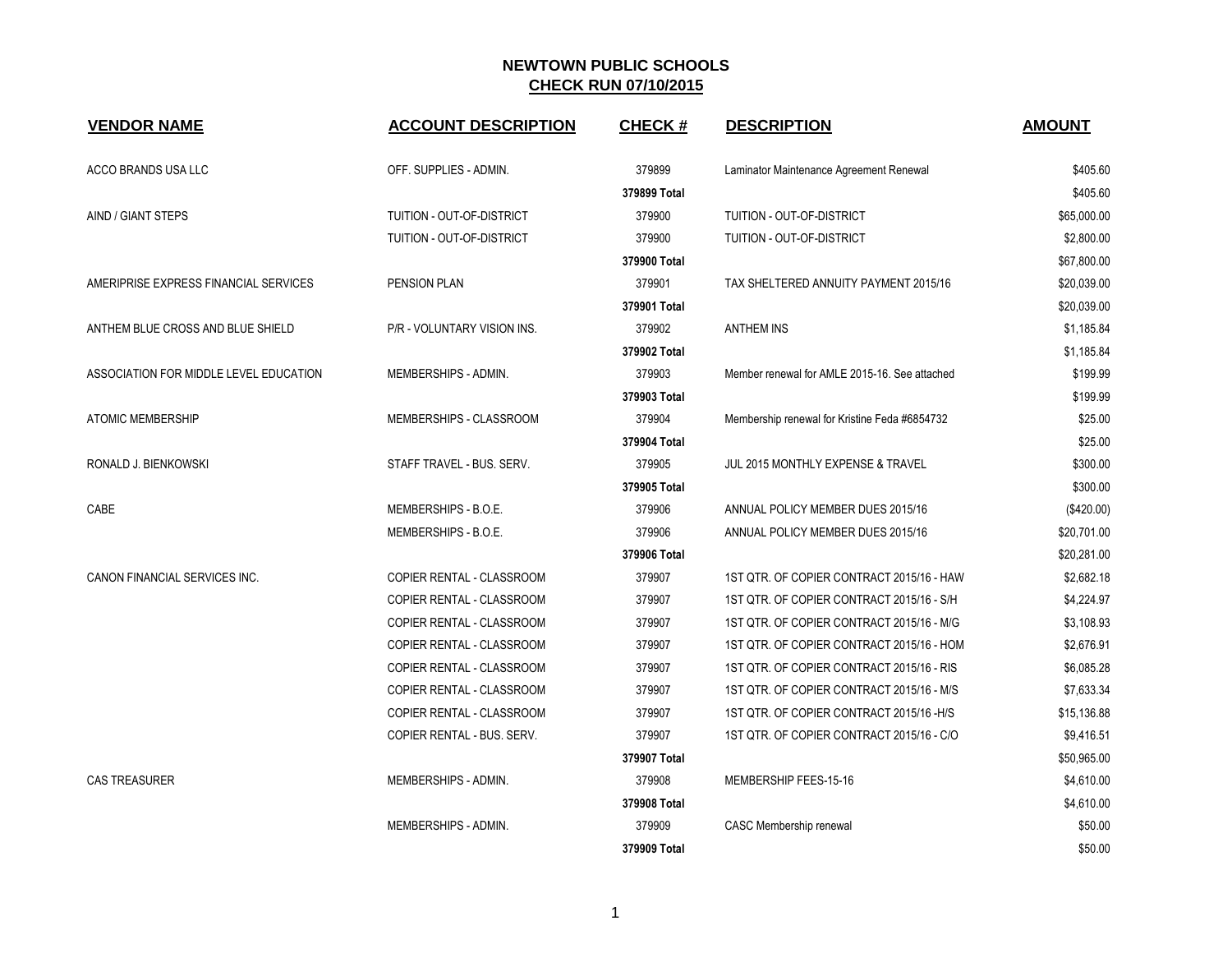| <b>VENDOR NAME</b>                   | <b>ACCOUNT DESCRIPTION</b>       | <b>CHECK#</b> | <b>DESCRIPTION</b>                             | <b>AMOUNT</b> |
|--------------------------------------|----------------------------------|---------------|------------------------------------------------|---------------|
| <b>CES</b>                           | ADVERTISING - SUPER.             | 379910        | CTREAP ANNUAL FEE 2015/16                      | \$615.00      |
|                                      |                                  | 379910 Total  |                                                | \$615.00      |
| CHESTER TECHNICAL SERVICES INC.      | EQUIPMENT - INFO. TECH.          | 379911        | Sony Virtuoso Major                            | \$10,857.00   |
|                                      | EQUIPMENT - INFO. TECH.          | 379911        | USB Stereo Headset Mic. On Board soundcard     | \$37.00       |
|                                      | EQUIPMENT - INFO. TECH.          | 379911        | Sony Soloist CC                                | \$4,375.00    |
|                                      | EQUIPMENT - INFO. TECH.          | 379911        | USB Stereo Headset - SANS SHS-100C             | \$1,110.00    |
|                                      | EQUIPMENT - INFO. TECH.          | 379911        | Existing Booth Recorder Hole Cover Panel       | \$231.00      |
|                                      | EQUIPMENT - INFO. TECH.          | 379911        | Freight                                        | \$72.00       |
|                                      | EQUIPMENT - INFO. TECH.          | 379911        | InstallationQuote 103014A - NHS Language Lab   | \$1,997.00    |
|                                      |                                  | 379911 Total  |                                                | \$18,679.00   |
| <b>CIRMA</b>                         | WORKERS COMP.                    | 379912        | WORKERS COMP 2015/16                           | \$120,205.33  |
|                                      |                                  | 379912 Total  |                                                | \$120,205.33  |
|                                      | LIABILITY/UMBRELLA INS.          | 379913        | LIABILITY INS 2015/16                          | \$74,570.75   |
|                                      |                                  | 379913 Total  |                                                | \$74,570.75   |
| <b>CMEA</b>                          | MEMBERSHIPS - MUSIC              | 379914        | Membership fee for 2015-2016                   | \$130.00      |
|                                      |                                  | 379914 Total  |                                                | \$130.00      |
| CMRS-POC                             | POSTAGE - BUS. SERV.             | 379915        | POSTAGE MACHINE #08013733                      | \$1,000.00    |
|                                      |                                  | 379915 Total  |                                                | \$1,000.00    |
| COLONNA INSURANCE SERVICES LLC       | ATHLETIC ACTIVITIES INS.         | 379916        | RENEW POLICY 2015/16                           | \$37,950.00   |
|                                      |                                  | 379916 Total  |                                                | \$37,950.00   |
| CONNECTICUT ASSOCIATION OF PUBLIC    | MEMBERSHIPS - SUPER.             | 379917        | DISTRICT MEMBERSHIP 2015/16 (V-0002129)        | \$3,356.00    |
|                                      | MEMBERSHIPS - SUPER.             | 379917        | AASA DUES 2015/16 (V-0002129)                  | \$447.00      |
|                                      | MEMBERSHIPS - SUPER.             | 379917        | NEASS DUES 2015/16 (V-0002129)                 | \$35.00       |
|                                      | MEMBERSHIPS - SUPER.             | 379917        | EXEC DISTRICT LEADER 2015/16 (V-0002562)       | \$290.00      |
|                                      | MEMBERSHIPS - SUPER.             | 379917        | AASA DUES 2015/16 (V-0002562)                  | \$447.00      |
|                                      | MEMBERSHIPS - SUPER.             | 379917        | NEASS DUES 2015/16 (V-0002562)                 | \$35.00       |
|                                      |                                  | 379917 Total  |                                                | \$4,610.00    |
| CT COLT (CONN COUNCIL OF LANG TEACH) | MEMBERSHIPS - WORLD LANG.        | 379918        | 3 YEAR MEMBERSHIP - TO CT COLT                 | \$75.00       |
|                                      |                                  | 379918 Total  |                                                | \$75.00       |
| DISCOVERY EDUCATION                  | INSTR. SUPPLIES - COMPUTER ED.   | 379919        | Portion of Subscription to Discovery Education | \$1,700.00    |
|                                      | <b>INSTR. SUPPLIES - SCIENCE</b> | 379919        | Science portion for subscription.              | \$1,895.00    |
|                                      |                                  | 379919 Total  |                                                | \$3,595.00    |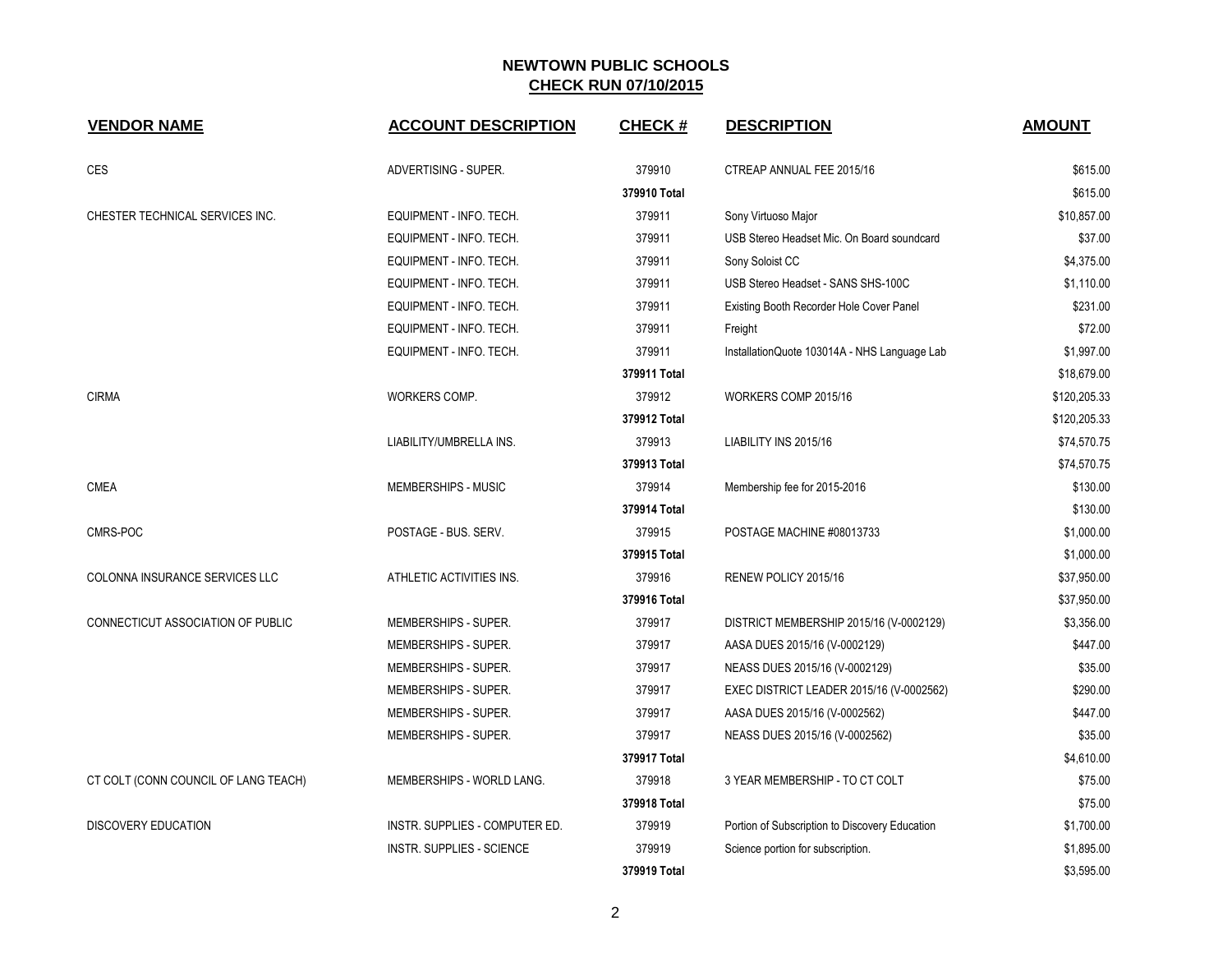| <b>VENDOR NAME</b>                | <b>ACCOUNT DESCRIPTION</b>     | <b>CHECK#</b> | <b>DESCRIPTION</b>                                      | <b>AMOUNT</b> |
|-----------------------------------|--------------------------------|---------------|---------------------------------------------------------|---------------|
| <b>DISCOVERY EDUCATION</b>        | CONTRACTED SERV. - LIBRARY     | 379920        | renewal of subscription                                 | \$1,600.00    |
|                                   |                                | 379920 Total  |                                                         | \$1,600.00    |
| E-RATE ONLINE, LLC                | CONTRACTED SERV. - INFO. TECH. | 379921        | Newtown USF Program Filing Services                     | \$2,500.00    |
|                                   |                                | 379921 Total  |                                                         | \$2,500.00    |
| EBSCO SUBSCRIPTION SERVICE        | CONTRACTED SERV. - LIBRARY     | 379922        | subscriptions to magazines                              | \$816.79      |
|                                   |                                | 379922 Total  |                                                         | \$816.79      |
| <b>EBSCO SUBSCRIPTION SERVICE</b> | <b>SUPPLIES - LIBRARY</b>      | 379923        | Magazine renewals Please see attached.                  | \$341.57      |
|                                   |                                | 379923 Total  |                                                         | \$341.57      |
| EDUCATION CONNECTION              | MEMBERSHIPS - SUPER.           | 379924        | ADMIN MEMBERSHIP 2015/16                                | \$1,567.73    |
|                                   |                                | 379924 Total  |                                                         | \$1,567.73    |
| EDUCATION CONNECTION              | MEMBERSHIPS - B.O.E.           | 379925        | ADMIN DEFERRED REVENUE 2015/16                          | \$2,739.00    |
|                                   |                                | 379925 Total  |                                                         | \$2,739.00    |
| <b>GALE CENGAGE LEARNING</b>      | <b>SUPPLIES - LIBRARY</b>      | 379926        | Student Resources in Context online database            | \$2,406.55    |
|                                   | <b>SUPPLIES - LIBRARY</b>      | 379926        | Opposing Viewpoints in Context online database          | \$2,056.98    |
|                                   | <b>SUPPLIES - LIBRARY</b>      | 379926        | Literature Resource Center online database subscription | \$6,033.81    |
|                                   |                                | 379926 Total  |                                                         | \$10,497.34   |
| <b>BARBARA GASPARINE</b>          | OFF. SUPPLIES - ADMIN.         | 379927        | <b>DAILY PLANNER</b>                                    | \$26.99       |
|                                   |                                | 379927 Total  |                                                         | \$26.99       |
| <b>GO! ANIMATE INC.</b>           | INSTR. SUPPLIES - COMPUTER ED. | 379928        | Web based animation subscription.                       | \$99.00       |
|                                   |                                | 379928 Total  |                                                         | \$99.00       |
| <b>GROLIER ONLINE OPERATIONS</b>  | CONTRACTED SERV. - LIBRARY     | 379929        | Grolier Multimedia, Newel Book of Kn                    | \$1,328.00    |
|                                   |                                | 379929 Total  |                                                         | \$1,328.00    |
| HEARST MEDIA SERVICES CT LLC      | <b>SUPPLIES - LIBRARY</b>      | 379930        | Package A 5 papers a day Sept 2014 - June 2015          | \$185.00      |
|                                   |                                | 379930 Total  |                                                         | \$185.00      |
| <b>JSTOR</b>                      | <b>SUPPLIES - LIBRARY</b>      | 379931        | JSTOR online database subscription renewal 2015-2016    | \$1,125.00    |
|                                   |                                | 379931 Total  |                                                         | \$1,125.00    |
| <b>JUNIOR LIBRARY GUILD</b>       | CONTRACTED SERV. - LIBRARY     | 379932        | renewal of subscriptions                                | \$735.00      |
|                                   |                                | 379932 Total  |                                                         | \$735.00      |
| W.B. MASON., INC.                 | OFF. SUPPLIES - PUPIL SERV.    | 379933        | CARTRIDGES FOR PUPIL SERVICES                           | \$509.98      |
|                                   | OFF. SUPPLIES - BUS. SERV.     | 379933        | <b>WATER 2015/16</b>                                    | (\$6.00)      |
|                                   |                                | 379933 Total  |                                                         | \$503.98      |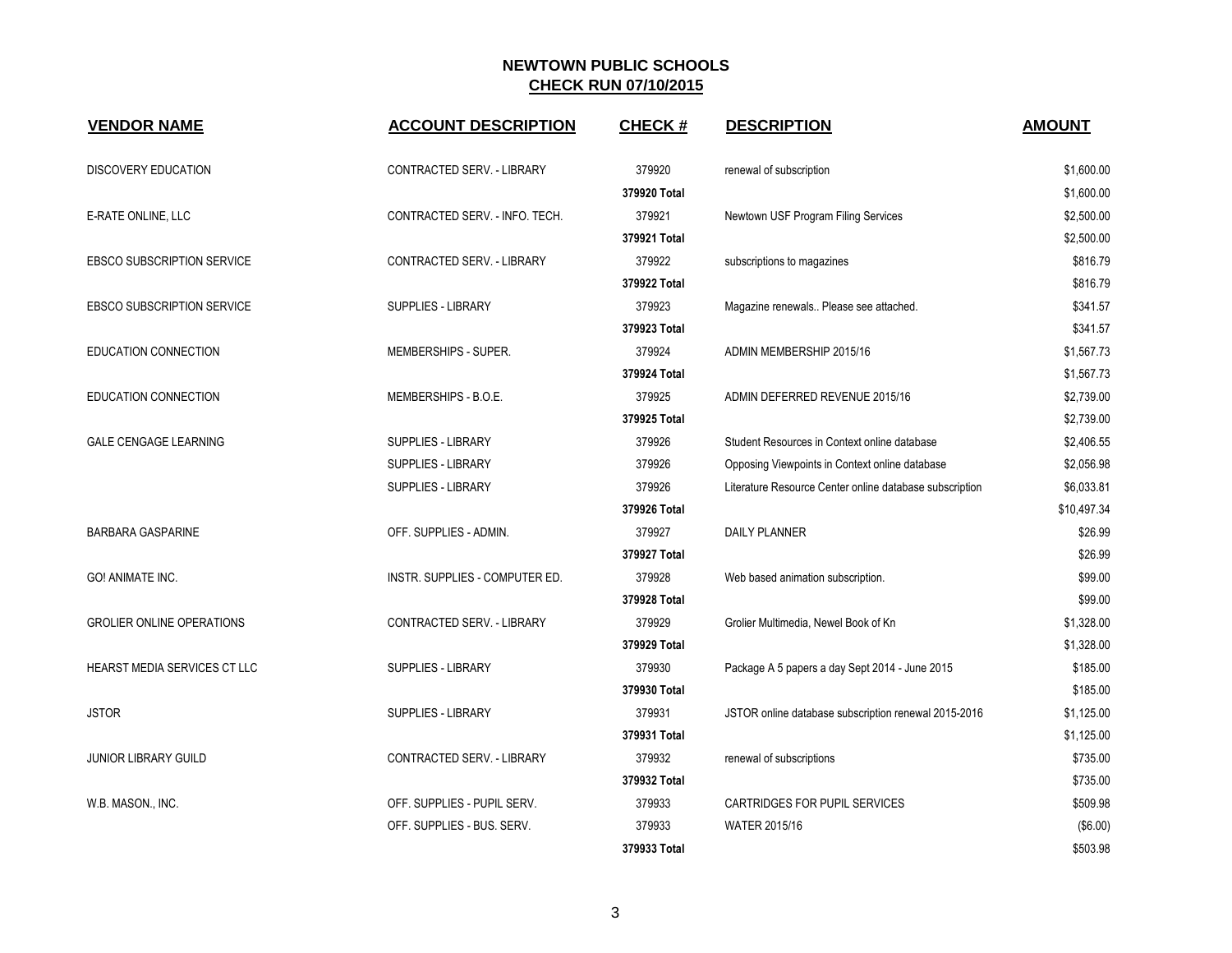| <b>VENDOR NAME</b>          | <b>ACCOUNT DESCRIPTION</b>      | <b>CHECK#</b> | <b>DESCRIPTION</b>                                 | <b>AMOUNT</b> |
|-----------------------------|---------------------------------|---------------|----------------------------------------------------|---------------|
| MATHEMATICAL OLYMPIADS      | INSTR. SUPPLIES - CLASSROOM     | 379934        | Math Olympiad                                      | \$109.00      |
|                             |                                 | 379934 Total  |                                                    | \$109.00      |
| MI MEASUREMENT INCORPORATED | CONTRACTED SERV. - ENGLISH      | 379935        | English portion                                    | \$1,275.00    |
|                             | CONTRACTED SERV. - READING      | 379935        | <b>Reading Portion</b>                             | \$425.00      |
|                             | CONTRACTED SERV. - SOC. STUDIES | 379935        | Social Studies portion                             | \$1,275.00    |
|                             | CONTRACTED SERV. - CLASSRM      | 379935        | Classroom portion payment for PEG Writing platform | \$5,375.00    |
|                             |                                 | 379935 Total  |                                                    | \$8,350.00    |
| <b>NASSP</b>                | MEMBERSHIPS - ADMIN.            | 379936        | STUDENT COUNCIL MEMBERSHIP                         | \$95.00       |
|                             | MEMBERSHIPS - ADMIN.            | 379936        | NATIONAL HONOR SOCIETY MEMBERSHIP FEE              | \$385.00      |
|                             |                                 | 379936 Total  |                                                    | \$480.00      |
| NAVIANCE INC.               | CONTRACTED SERV. - GUIDANCE     | 379937        | Naviance renewal for Middle School                 | \$2,098.20    |
|                             |                                 | 379937 Total  |                                                    | \$2,098.20    |
| NCS PEARSON INC.            | CONTRACTED SERV. - INFO. TECH.  | 379938        | PSPREMSUP - PowerSchool Support                    | \$23,037.50   |
|                             |                                 | 379938 Total  |                                                    | \$23,037.50   |
| <b>NCSM</b>                 | MEMBERSHIPS - CLASSROOM         | 379939        | membership renewal                                 | \$70.00       |
|                             |                                 | 379939 Total  |                                                    | \$70.00       |
| <b>NCTM</b>                 | MEMBERSHIPS - CLASSROOM         | 379940        | membership renewal                                 | \$75.00       |
|                             |                                 | 379940 Total  |                                                    | \$75.00       |
| <b>NEASC</b>                | MEMBERSHIPS - ADMIN.            | 379941        | MEMBERSHIP 15-16                                   | \$4,265.00    |
|                             |                                 | 379941 Total  |                                                    | \$4,265.00    |
| NEWSBANK INC.               | SUPPLIES - LIBRARY              | 379942        | NewsBank online database package subscription      | \$3,637.00    |
|                             |                                 | 379942 Total  |                                                    | \$3,637.00    |
| NEWTOWN BOARD OF EDUCATION  | <b>MEDICAL INS. PREMIUMS</b>    | 379943        | <b>LONG TERM DISABILITY</b>                        | \$1,917.36    |
|                             | <b>ADMINISTRATION FEES</b>      | 379943        | COBRA ADM JULY 2015                                | \$300.00      |
|                             | ADMINISTRATION FEES             | 379943        | RETIREE ADM JUNE 2015                              | \$275.00      |
|                             | LIFE INSURANCE                  | 379943        | <b>AD&amp;D PREMIUM</b>                            | \$1,128.86    |
|                             | LIFE INSURANCE                  | 379943        | LIFE PREMIUM                                       | \$5,644.30    |
|                             |                                 | 379943 Total  |                                                    | \$9,265.52    |
| NEWTOWN CONTINING ED.       | TEACHERS - SUMMER PROGRAMS      | 379944        | SMART SESSIONS 2015                                | \$8,825.80    |
|                             |                                 | 379944 Total  |                                                    | \$8,825.80    |
| <b>NSTA MEMBER SERVICES</b> | MEMBERSHIPS - CLASSROOM         | 379945        | membership renewal                                 | \$79.00       |
|                             |                                 | 379945 Total  |                                                    | \$79.00       |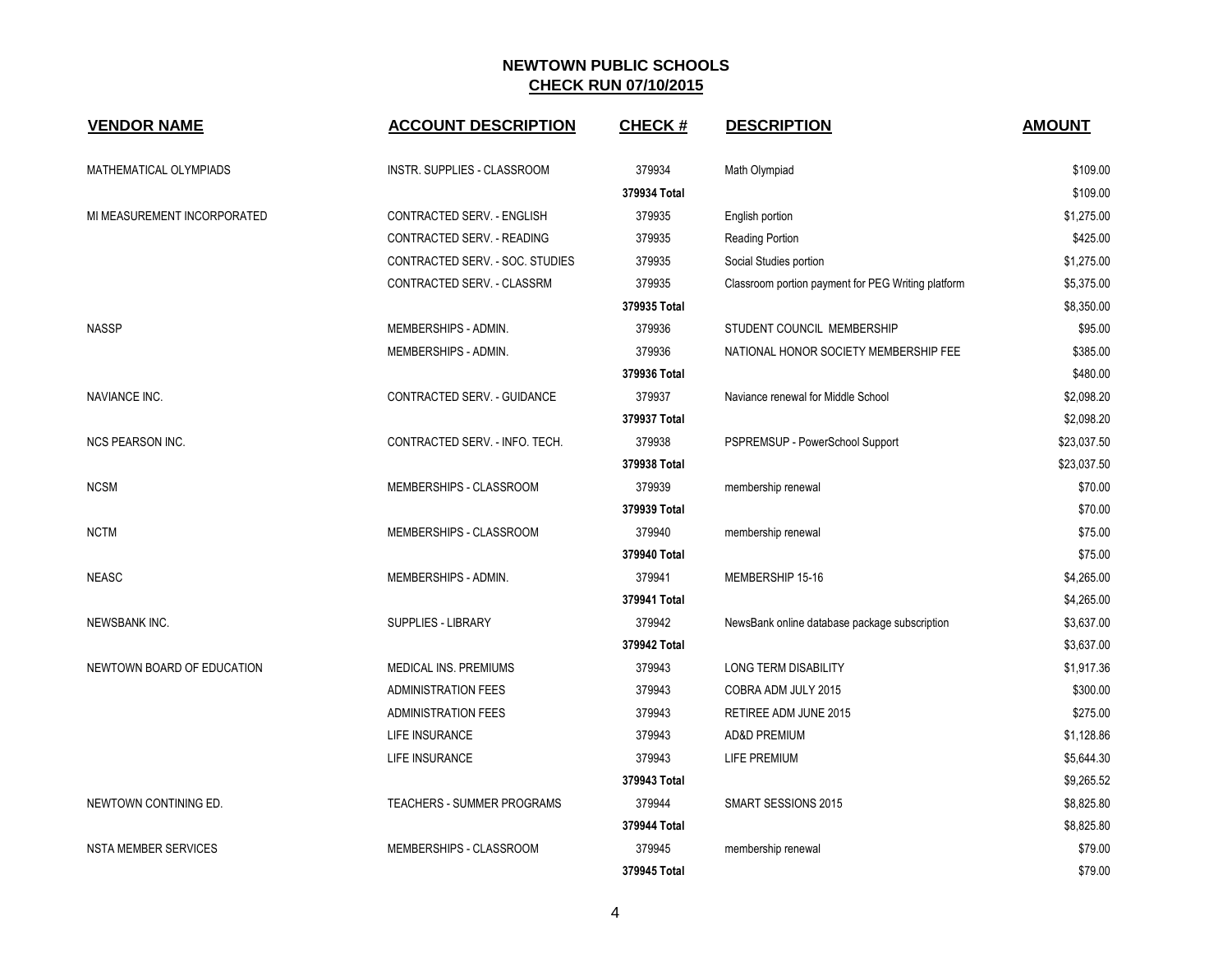| <b>VENDOR NAME</b>                       | <b>ACCOUNT DESCRIPTION</b>         | <b>CHECK#</b> | <b>DESCRIPTION</b>                                 | <b>AMOUNT</b> |
|------------------------------------------|------------------------------------|---------------|----------------------------------------------------|---------------|
| J.W. PEPPER & SON INC.                   | <b>INSTR. SUPPLIES - MUSIC</b>     | 379946        | EC15 School 2 part Concert#10520462                | \$10.00       |
|                                          | <b>INSTR. SUPPLIES - MUSIC</b>     | 379946        | EC15 School 2 PT Christmas & Holiday # 10520461    | \$5.00        |
|                                          | INSTR. SUPPLIES - MUSIC            | 379946        | EC15 Unison/@ part Voices #10520477                | \$6.50        |
| J.W. PEPPER & SON INC.                   | INSTR. SUPPLIES - MUSIC            | 379946        | EC15 School 2 Part Pop # 10520463                  | \$5.00        |
|                                          | INSTR. SUPPLIES - MUSIC            | 379946        | shipping                                           | \$8.99        |
|                                          |                                    | 379946 Total  |                                                    | \$35.49       |
| PERSHING LLC FBO TOWN OF NEWTOWN PENSION | <b>PENSION PLAN</b>                | 379947        | NEWTOWN PENSION PLAN BOE                           | \$462,620.00  |
|                                          |                                    | 379947 Total  |                                                    | \$462,620.00  |
| PERSHING LLC FBO TOWN OF NEWTOWN PENSION | OTHER POST EMPLOYMENT BENEFITS     | 379948        | POST EMPLOYMENT BENEFITS 2015/16                   | \$100,000.00  |
|                                          |                                    | 379948 Total  |                                                    | \$100,000.00  |
| POSTMASTER - NEWTOWN                     | POSTAGE - ADMIN.                   | 379949        | Rolls of 100 \$0.49 FOREVER stamps,                | \$490.00      |
|                                          |                                    | 379949 Total  |                                                    | \$490.00      |
| PROFESSIONAL SOFTWARE FOR NURSES INC.    | CONTRACTED SERV. - INFO. TECH.     | 379950        | SNAP Health Ctr Annual Support Contract            | \$4,635.75    |
|                                          |                                    | 379950 Total  |                                                    | \$4,635.75    |
| <b>RALLY! EDUCATION</b>                  | <b>INSTR. SUPPLIES - CLASSROOM</b> | 379951        | ELA/Reading Success ONLINE, Level D, for 2015-2016 | \$381.15      |
|                                          |                                    | 379951 Total  |                                                    | \$381.15      |
| RELIANCE COMMUNICATIONS                  | CONTRACTED SERV. - INFO. TECH.     | 379952        | Renewal School Messenger Complete - 12 month       | \$8,972.50    |
|                                          | CONTRACTED SERV. - INFO. TECH.     | 379952        | Renewal School Messenger Complete - 12 month       | \$72.15       |
|                                          |                                    | 379952 Total  |                                                    | \$9,044.65    |
| RENAISSANCE LEARNING, INC.               | CONTRACTED SERV. - LIBRARY         | 379953        | Accelerated Reader SUBSCRIPTION for 2015-2016      | \$5,279.00    |
|                                          |                                    | 379953 Total  |                                                    | \$5,279.00    |
| ROSE AND KIERNAN INC.                    | LIABILITY/UMBRELLA INS.            | 379954        | AGENCY FEE 2015/16                                 | \$7,800.00    |
|                                          | WORKERS COMP.                      | 379954        | AGENCY FEE 2015/16                                 | \$22,200.00   |
|                                          | PROPERTY INSURANCE                 | 379954        | AGENCY FEE 2015/16                                 | \$5,000.00    |
|                                          |                                    | 379954 Total  |                                                    | \$35,000.00   |
| <b>RYDIN DECAL</b>                       | <b>SECURITY SUPPLIES</b>           | 379955        | NHS 2015-2016 Student Parking Decals,              | \$450.00      |
|                                          | <b>SECURITY SUPPLIES</b>           | 379955        | Shipping, UPS Ground, Student Parking Decals.      | \$20.62       |
|                                          |                                    | 379955 Total  |                                                    | \$470.62      |
| <b>SCHOLASTIC MAGAZINES</b>              | <b>TEXTBOOKS - ENGLISH</b>         | 379956        | Scholastic Magazine subscriptions                  | \$670.50      |
|                                          | <b>TEXTBOOKS - ENGLISH</b>         | 379956        | Shipping and handling charge                       | \$67.05       |
|                                          |                                    | 379956 Total  |                                                    | \$737.55      |